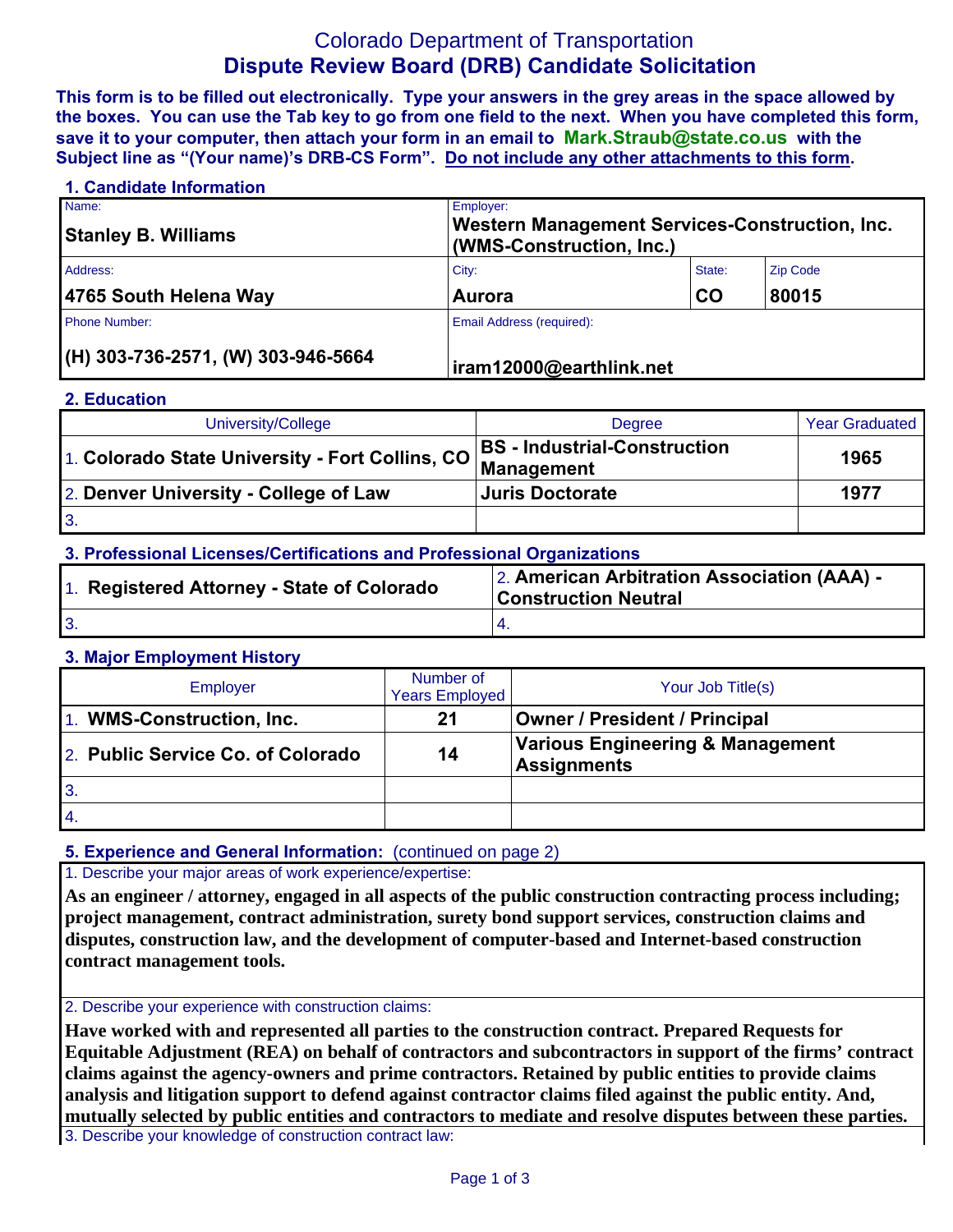**Transactional law practice devoted exclusively to public construction contract law matters. Provided claims analysis and litigation support for numerous contractor claims arising out of the construction of Denver International Airport (DIA). Appeared with DIA attorneys in administrative hearings and participated in the proceedings by preparing litigation exhibits and testifying as an expert witness for DIA.**

### 4. Describe your experience with construction contract administration:

**Retained by surety bond agent to provide contract administration support services for first-time-bonded small/DBE contractors working on major public construction projects. Contract administration support services are provided for surety bond companies to minimize their risk of loss from defaults by the newlybonded contractors. Developer of Internet-based program to help users navigate public construction contract terms and provisions.** 

# 5. Describe your construction field experience:

**On-site field experience on transportation and industruial building projects. Worked as on-site project manager on the costruction of natural gas transmission facilities including pipelines, compressor stations and gathering fields. Consturction inspection of expansions to Stapleton Airport. On-site oversight of the installation of cathodic protection system on light rail bridges (T-REX). Project manager of the installation of doors and auditorium seats at the Colorado Convention Center Complex.**

# 6. Describe your DRB (or arbitration) training, certification, and experience:

**Certified by AAA as Construction Neutral for construction-related disputes. Have served as on-call Hearing Officer / Administrative Judge of construction contract disputes for City of Denver and DIA. Has served as mediator of disputes between electrical contractor and Fitzsimmons Army Hospital, and between an asbestos abatement contractor and the City of Denver. Extensive experience preparing REA's subject to the ASBCA provisons.**

7. Describe your employment/retirement status and availability to serve on a DRB and geographical area:

**Principal of WMS-Construction. Available to serve on a DRB anywhere in the State of Colorado, subject to the DRB Code of Ethics Cannons and the DRB Disclosure Requirements.**

DRB members are compensated as per Section 105.22 of the CDOT Specifications.

# **6. List Two References For Your Experience With Construction Claims**

| Name                     | Title            | Organization                 | <b>Phone Number</b> | <b>Email Address</b>        |
|--------------------------|------------------|------------------------------|---------------------|-----------------------------|
| James A. Walker,<br>'Sr. | <b>President</b> | J.A. Walker Co. 303-399-8411 |                     | jawalker@jawalkerco.co<br>m |